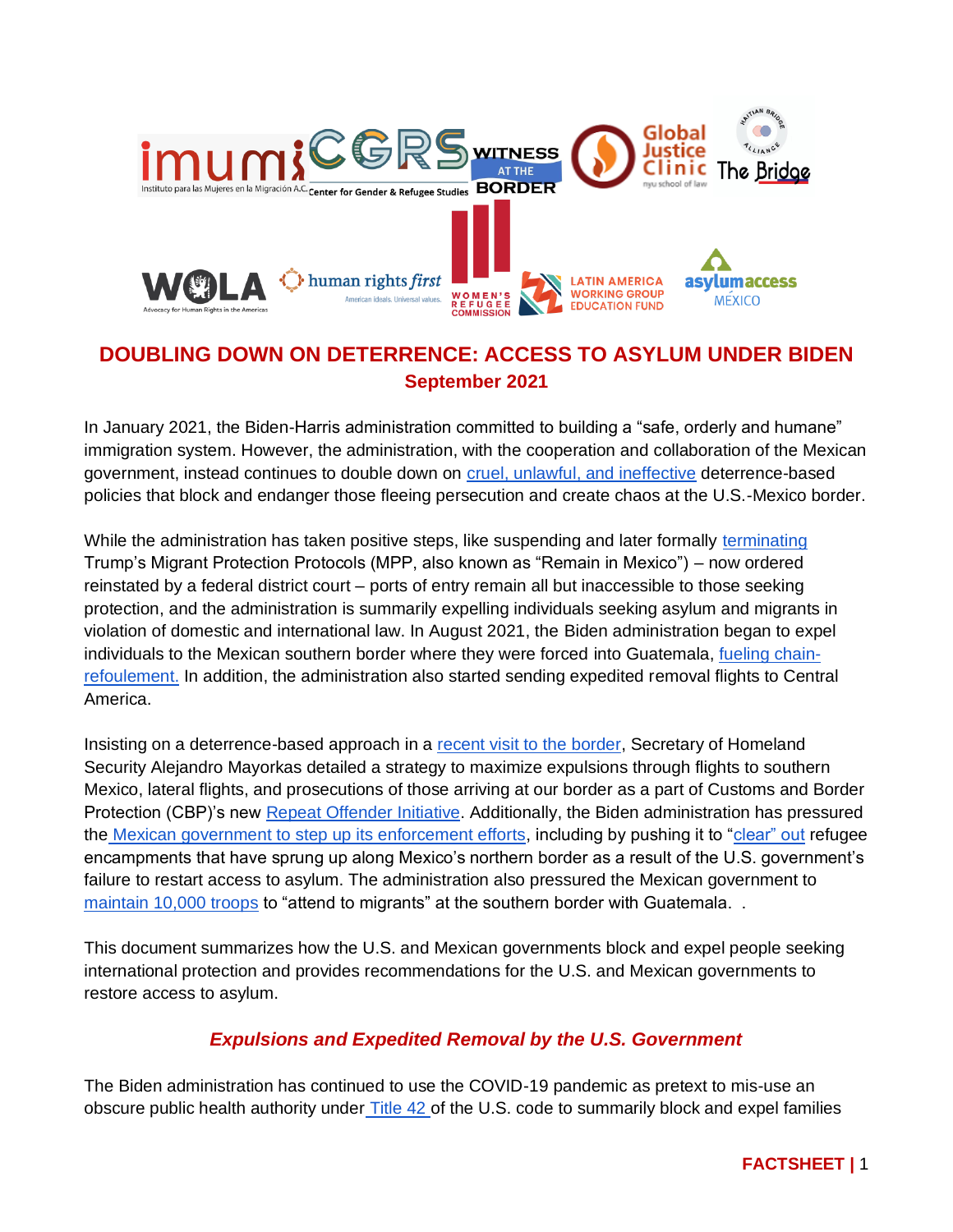and adults seeking protection at the U.S.-Mexico border.<sup>1</sup> Though the Trump administration originally began unlawfully blocking and expelling individuals at the border in March 2020, the Biden administration has not only continued this illegal policy but, on August 2, 2021, issued a new order that relied on much of the same flawed reasoning as the Trump administration's Title 42 orders. These expulsions [ridicule](https://www.publichealth.columbia.edu/research/program-forced-migration-and-health/july-2021-letter-hhs-secretary-becerra-and-cdc-director-walensky-title-42-order) public health and human rights by crowding people into planes and buses and preventing legal access to asylum in violation of domestic and international law.

Leading epidemiologists and public health experts have [repeatedly](https://www.publichealth.columbia.edu/research/program-forced-migration-and-health/letter-acting-hhs-secretary-cochran-and-cdc-director-walensky) [condemned](https://www.publichealth.columbia.edu/node/76271) the policy for lacking a public health justification. Physicians for Human Rights issued [an extensive report](https://phr.org/our-work/resources/neither-safety-nor-health/) on how Title 42 expulsions actually harms public health, in direct contradiction to the Biden administration's insistence that the policy protects Americans from COVID-19. [The CDC's own doctors agree](https://apnews.com/article/virus-outbreak-pandemics-public-health-new-york-health-4ef0c6c5263815a26f8aa17f6ea490ae) that Title 42 does nothing to slow the spread of COVID-19. In fact, the then-top doctor at the CDC for these types of orders refused to comply with the Trump administration's directive to issue the Title 42 order, forcing Vice President Mike Pence to [order](https://apnews.com/article/virus-outbreak-pandemics-public-health-new-york-health-4ef0c6c5263815a26f8aa17f6ea490ae) then-head of the CDC, Dr. Robert Redfield, to put the order in place.

The Biden administration has carried out over [600,000 expulsions,](https://www.cbp.gov/newsroom/stats/southwest-land-border-encounters) including over 76,000 expulsions of parents and children. Since President Biden took office, individuals and families who have been expelled or blocked at ports have suffered more than [6,000 documented kidnappings, extortions, rapes,](https://www.humanrightsfirst.org/resource/human-rights-travesty-biden-administration-embrace-trump-asylum-expulsion-policy-endangers)  [and other attacks](https://www.humanrightsfirst.org/resource/human-rights-travesty-biden-administration-embrace-trump-asylum-expulsion-policy-endangers) in Mexico, as tracked by Human Rights First and other organizations. Due to the expulsion policy, some parents have been forced to send their children alone to safety in the U.S. leading to increased family separation. In parallel, Mexico has also begun to expel individuals via flights and land across its southern border with Guatemala regardless of their immigration status in Mexico and without providing them the opportunity to request protection.

## *Where Expulsions Take Place*

● *U.S.-Mexico Border via Land***:** The majority of the expulsions take place via land at the U.S.- Mexico border where families and adults, mainly from Mexico, El Salvador, Honduras, and Guatemala, are expelled back to Mexican border cities within hours of their arrival to the U.S. In addition, Nicaraguans, Ecuadorians, Brazilians, Venezuelans, Cubans, Colombians, and Haitians are sometimes expelled to Mexico, despite Mexico only [agreeing](https://www.gob.mx/sre/documentos/nota-informativa-relaciones-exteriores-no-11) to accept expulsions of individuals from Honduras, Guatemala, and El Salvador. Some of these expulsions have occurred in the middle of the night and to remote parts of the border, such as Sasabe, Arizona and Sonoyta, Sonora, in violation of local [U.S.-Mexico repatriation agreements.](https://www.dhs.gov/publication/updated-us-mexico-local-repatriation-arrangements)

Mexico has a limited capacity in some border cities to receive expelled individuals and families.<sup>2</sup> To maximize expulsions, **the Biden administration has increasingly relied on expulsion flights to other U.S.-Mexico border cities and southern Mexico**. 3

<sup>2</sup> In March 2020, the Mexican Foreign Ministry (SRE) initially stated that it would accept up to 100 expulsions of individuals from El Salvador, Guatemala and Honduras per day, and this number has since been exceeded. The Mexican government is concerned about the safety of migrants forced to wait in towns along the northern border, especially in Tamaulipas. Also, some of the state level governments are not aligned with the SRE, so they were pushing back on the expulsions. They have mainly argued that reforms prohibiting the detention of migrant children make it more difficult to receive Central American families.

<sup>1</sup> Though expelled by the Trump administration, unaccompanied children were exempted from expulsions by the Biden administration earlier this year.

<sup>&</sup>lt;sup>3</sup> The flight numbers in this section are based on [Witness at the Border](https://witnessattheborder.org/) data tracking ICE flights through August 31.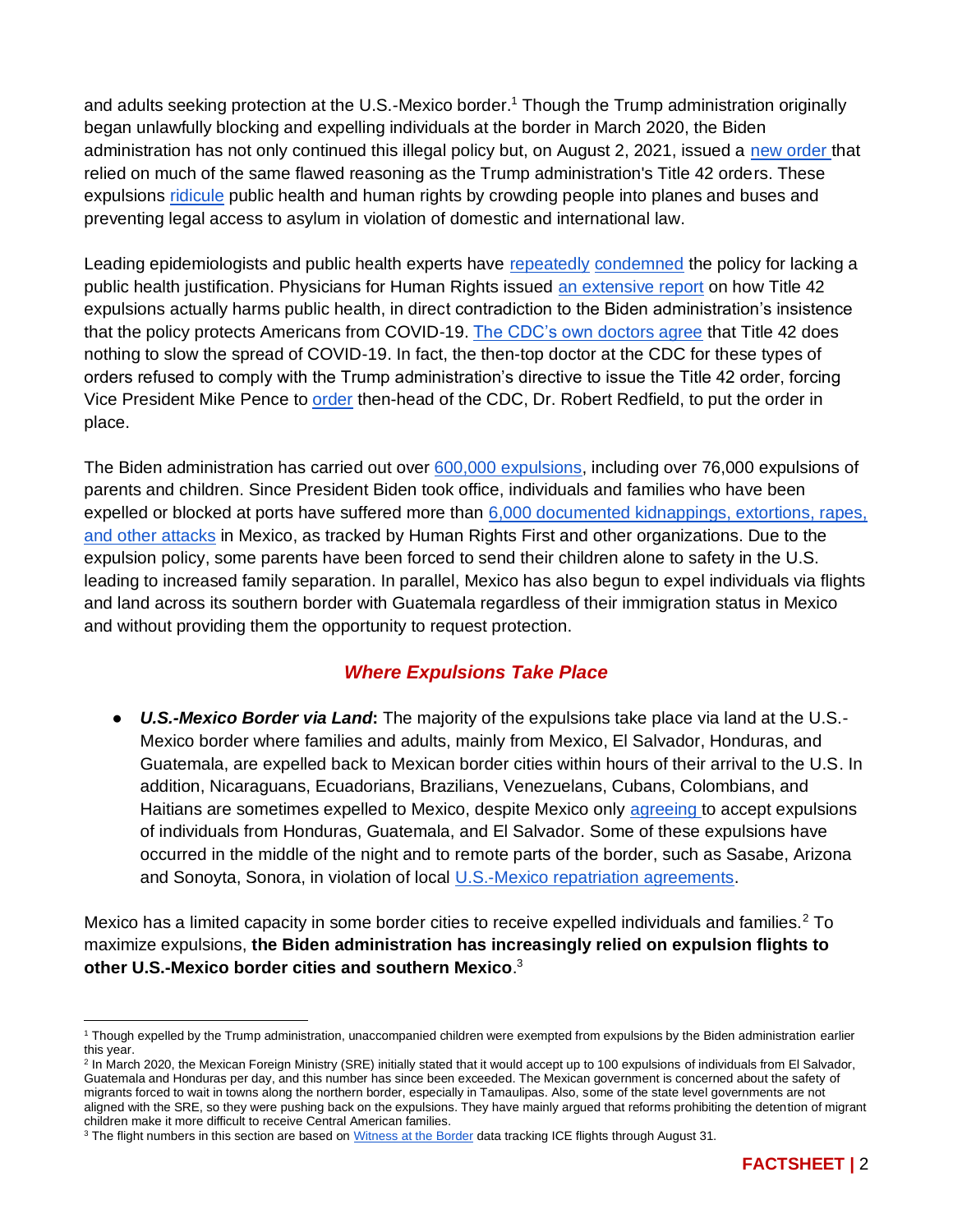- *U.S.-Mexico Border via Lateral Expulsion Flights***:** The administration has ramped up lateral flights from Brownsville and Harlingen to [San Diego, Tucson](https://www.buzzfeednews.com/article/hamedaleaziz/border-flights-immigrant-families-biden) and El Paso, where up to 100 individuals from Honduras, Guatemala, and El Salvador are expelled from each city per day. Many believe and are misled by CBP officials that they will be allowed to stay in the U.S. to request protection, only to be sent back to an unfamiliar Mexican border city. Since lateral flights began in March 2021, there have been over 231 likely lateral flights and 74 lateral flights in August alone.
- *U.S. Expulsion Flights to Southern Mexico:* On August 5, the Biden administration began sending flights of Hondurans, Guatemalans, Salvadorans, and a small number of Nicaraguans to southern Mexico, adding a concerning new dimension in the implementation of Title 42 and increasing the risk of chain refoulement, [as noted by UNHCR](https://www.unhcr.org/en-us/news/press/2021/8/6113dfc14/unhcr-concerned-expulsion-flights-under-covid-19-asylum-restrictions.html)*.* After being denied the right to request protection at the U.S.-Mexico border, these individuals and families are expelled via daily weekday flights to Villahermosa, Tabasco and Tapachula, Chiapas, denied the right to seek protection in Mexico, and after being bused to the border, forced by Mexico's immigration authorities and the National Guard on foot into rural parts of the Guatemalan border, including El Carmen and El Ciebo.<sup>4</sup> Between August 5 and 31, there have been 35 of these flights. A flight operates to each city every weekday.
- *U.S. Expulsion and Deportation Flights to Haiti:* In most instances where Haitians were apprehended pursuant to Title 42, they were detained in CBP facilities or, in limited instances, Immigration and Customs Enforcement (ICE) detention centers and expelled directly to Haiti. These flights took place amid political turmoil and violence that led the Biden administration to [designate Haiti for Temporary Protected Status](https://www.dhs.gov/news/2021/05/22/secretary-mayorkas-designates-haiti-temporary-protected-status-18-months) and [included pregnant women, infants, and](https://www.theguardian.com/us-news/2021/feb/08/us-ice-immigration-customs-enforcement-haiti-deportations)  [toddlers.](https://www.theguardian.com/us-news/2021/feb/08/us-ice-immigration-customs-enforcement-haiti-deportations) While held in custody, sometimes for prolonged periods of time, Haitian migrants were generally unable to seek asylum or other protection, and did not have [access to legal counsel,](https://www.quixote.org/wp-content/uploads/2021/03/The-Invisible-Wall.pdf)  [interpreters,](https://www.quixote.org/wp-content/uploads/2021/03/The-Invisible-Wall.pdf) or even phones to call family members, sponsors, or potential legal representation. Many loved ones reported being unaware that someone had even crossed into the United States until they received a call from Haiti after the person had been expelled. Haitian migrant families complained of [poor treatment in ICE or CBP facilities,](https://www.quixote.org/wp-content/uploads/2021/03/The-Invisible-Wall.pdf) including not being allowed to bathe or access to medical care, and not being told they would be expelled until they boarded the flight to Haiti. From January to July 2021, there were [35 expulsion and deportation flights to](https://www.aljazeera.com/news/2021/7/15/rights-groups-call-on-us-to-end-deportations-of-haitian-migrants)  [Haiti](https://www.aljazeera.com/news/2021/7/15/rights-groups-call-on-us-to-end-deportations-of-haitian-migrants) carrying over 2,000 asylum seekers, most of them detained under Title 42, back to lifethreatening conditions.

In addition to expulsions, **the Biden administration placed some families apprehended at the southern border into [expedited removal](https://www.womensrefugeecommission.org/wp-content/uploads/2021/05/Expedited-Border-Screening-Adjudication-Factsheet.pdf) and began [expedited removal flights](https://www.dhs.gov/news/2021/07/30/dhs-statement-expedited-removal-flights-certain-families) to Central America.** Expedited removal is a [fundamentally](https://www.humanrightsfirst.org/sites/default/files/LetterDHSExpeditedRemoval_2.16.21.pdf) [unfair p](https://welcomewithdignity.org/wp-content/uploads/2021/08/WWD-response-to-blueprint-and-expedited-removals.pdf)rocess and has resulted in individuals being erroneously [deported t](https://www.humanrightsfirst.org/resource/ngo-letter-urging-dhs-reject-use-expedited-removal)o harm or death. At the same time, the administration has also unconscionably:

● **Expedited Removal Flights:** At the end of July 2021, the Biden administration resumed [expedited removal flights](https://www.dhs.gov/news/2021/07/30/dhs-statement-expedited-removal-flights-certain-families) to Central America for certain parents and children arriving at the U.S.-Mexico border who cannot be expelled to Mexico and do not affirmatively express a fear of returning to their country of origin. However, this determination is left to the discretion of Border

<sup>4</sup> In addition to daily expulsion flights of Central Americans to Villahermosa and Tapachula, Witness at the Border has also tracked regular U.S. removal flights of Mexicans each week to Mexico City, Morelia, and Guadelajara.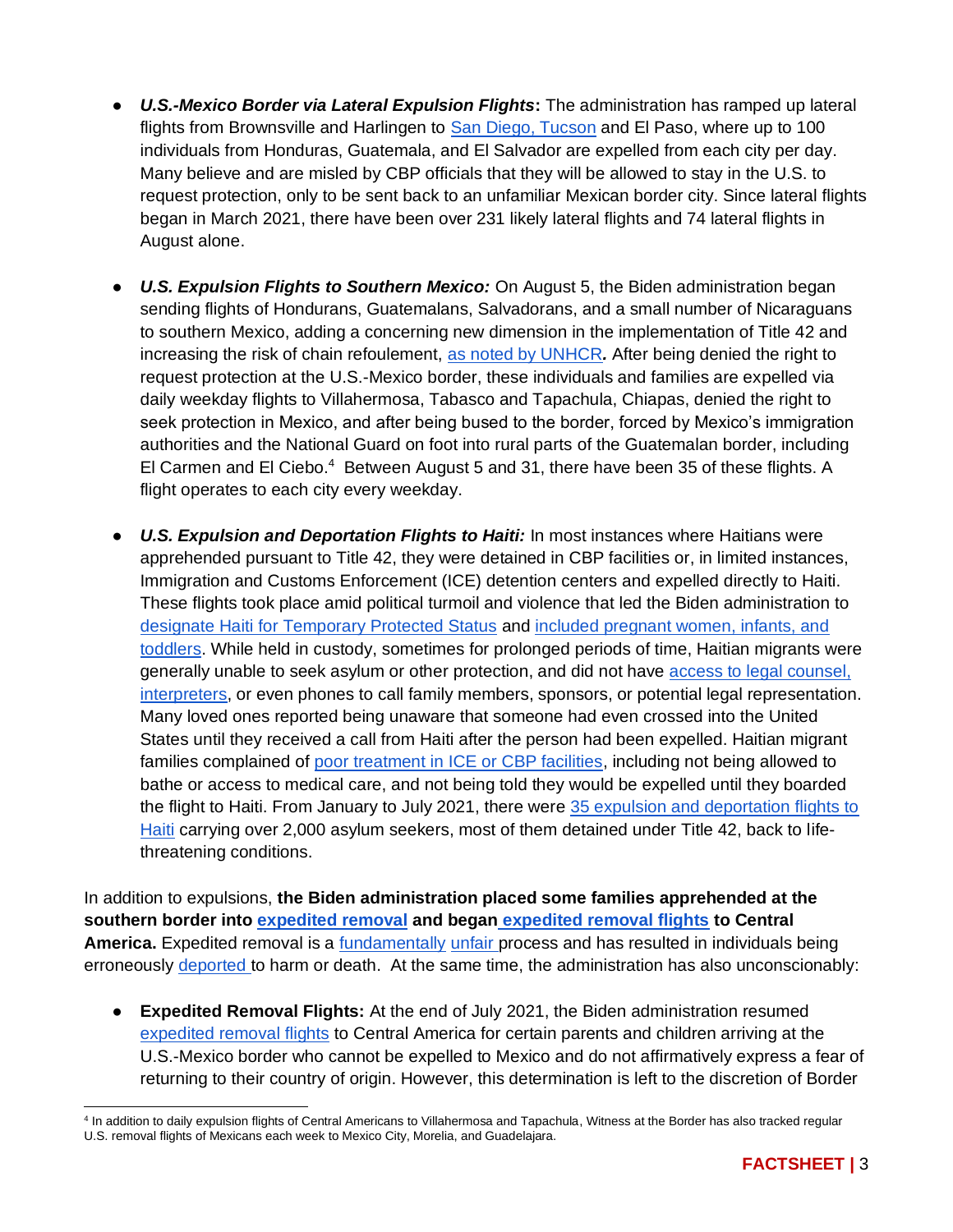Patrol agents, and advocates have yet to receive confirmation that families have been [properly](https://www.supremecourt.gov/DocketPDF/19/19-161/129461/20200122130104258_19-161%20bsac%20Immigration%20and%20Human%20Rights%20Organizations.pdf)  [screened](https://www.supremecourt.gov/DocketPDF/19/19-161/129461/20200122130104258_19-161%20bsac%20Immigration%20and%20Human%20Rights%20Organizations.pdf) for protection needs. From July 30 to August 31, there were an estimated 32 U.S. removal flights to Guatemala, Honduras, and El Salvador.

### *Deterrence and Expulsions by Mexico*

According to [reports,](https://www.buzzfeednews.com/article/hamedaleaziz/biden-mexico-migration-requests) in ongoing bilateral discussions the U.S. has pressured Mexico to step up immigration enforcement efforts. Ongoing increased enforcement along Mexico's southern border has trapped migrants, overwhelmed Mexico's refugee agency COMAR, and led to tragic consequences, such as [excessive use of force](https://www.vice.com/en/article/m7en48/mexico-embraces-afghan-refugees-as-its-soldiers-beat-asylum-seekers-traveling-by-caravan) by officers from the National Institute for Migration (INM), the Mexican National Guard (GN), and other Mexican enforcement agencies against migrants in the caravans that recently departed Tapachula in late August 2021, which included a large number of Haitian migrants, many with legal status for their stay in Mexico. [Forced to wait i](https://www.wola.org/2021/09/weekly-border-update-mexico-pushes-back-asylum-seekers-attempting-leave-remain-mexicos-awkward-restart/)n the state for a resolution of their asylum claims, which are taking months to process, and faced with lack of adequate housing, employment opportunities, and discrimination, these migrants were attempting to leave Tapachula in search of improved opportunities elsewhere in Mexico. Days before the incident, Mexico's Defense Minister [said](https://www.debate.com.mx/migracion/Mexico-quiere-acabar-con-el-sueno-americano-El-objetivo-del-Ejercito-es-detener-a-todos-los-migrantes-20210827-0084.html) that the primary purpose of Mexican authorities' presence in southern Mexico was to "contain migration."

#### Since May 2021, **Mexico has ramped up interior flights, expulsions at the southern border, and deportations to Central America**.

- **Mexico's Interior Flights and Expulsions Across its Southern Border:** When possible, the INM detains expelled migrants along the U.S.-Mexico border and transports them by bus or [domestic flights](https://www.reuters.com/world/americas/pressed-by-us-mexico-hastens-migrant-expulsions-with-flights-south-2021-08-15/) to southern Mexico,<sup>5</sup> where it often transports migrants and people seeking asylum on INM charter buses and forcibly expels them over the border with Guatemala. Additionally, in southern Mexico, Mexican authorities are detaining a large number of Haitians even those who have refugee status in Mexico— and expelling them by bus to Guatemala, according to monitoring by the *Colectivo de Observación y Monitoreo de Derechos Humanos en el Sureste Mexicano* (COMDHSEM).
- **Mexico's Deportation Flights to Central America and Haiti:** Mexico has also [stepped up](http://www.politicamigratoria.gob.mx/es/PoliticaMigratoria/CuadrosBOLETIN?Anual=2021&Secc=3)  [deportations](http://www.politicamigratoria.gob.mx/es/PoliticaMigratoria/CuadrosBOLETIN?Anual=2021&Secc=3) directly to Central America. Since May, Mexico has sent over 50 deportation flights to Guatemala, Honduras, and El Salvador, and an additional number of flights to Haiti.

## *Are Any People Seeking Protection Being Processed at U.S. Ports of Entry?*

Currently, U.S. ports of entry remain inaccessible to most individuals seeking protection, including unaccompanied children, who, despite being exempt from expulsions under Title 42, are blocked from requesting protection at ports of entry and forced to cross through dangerous terrain at the U.S.-Mexico border to request asylum. The lack of access to U.S. ports of entry for people seeking asylum combined with continued expulsions unnecessarily forces individuals seeking protection to cross the border between ports with tragic and preventable consequences.

<sup>&</sup>lt;sup>5</sup> Since May, the Mexican government has sent approximately [13,000 migrants on around 100 domestic flights f](https://www.reuters.com/world/americas/pressed-by-us-mexico-hastens-migrant-expulsions-with-flights-south-2021-08-15/)rom its northern border cities to southern Mexico.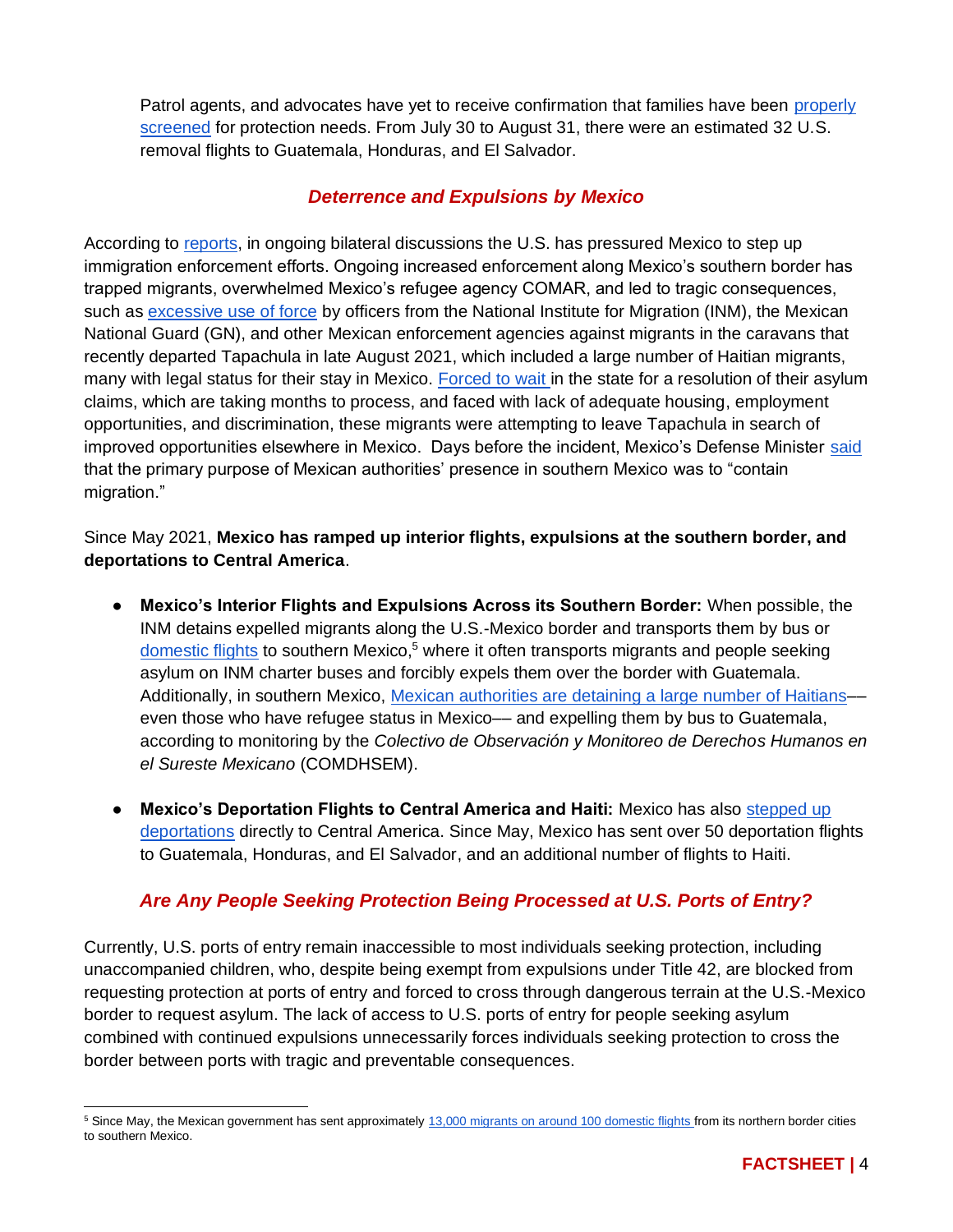From late March to August 2021, two exemption processes supported the processing of 16,000 families and adults seeking protection into the U.S. through ports of entry on a case-by-case basis. One process was operated by a consortium of non-governmental organizations and [another process was](https://www.buzzfeednews.com/article/hamedaleaziz/immigrants-humanitarian-exemptions-us-border)  [managed by the American Civil Liberties Union](https://www.buzzfeednews.com/article/hamedaleaziz/immigrants-humanitarian-exemptions-us-border) as part of the *Huisha-Huisha* litigation regarding the expulsion of families under Title 42. In a rare rebuke of the United States, the [UNHCR](https://www.unhcr.org/en-us/news/press/2021/5/60a687764/statement-attributable-un-high-commissioner-refugees-filippo-grandi-need.html) called for an end to U.S. pandemic-related asylum restrictions and noted that a system that only admits small numbers of asylum seekers daily is insufficient and comes with great risks.

These non-public processes forced NGOs to act as virtual gatekeepers of access to asylum at the border, were inaccessible to the vast majority of individuals seeking protection, and [endangered](https://www.humanrightsfirst.org/resource/human-rights-travesty-biden-administration-embrace-trump-asylum-expulsion-policy-endangers) both asylum seekers and the legal and humanitarian groups assisting them. There is currently no exemption process available for people impacted by Title 42.

Additionally, after announcing the MPP wind down process in February 2021, the Biden administration collaborated with international organizations to process over 13,000 individuals placed into MPP proceedings under the Trump administration into the United States. These individuals have been allowed to continue their asylum claims in the interior of the United States. In August, after the Supreme Court allowed a lower court decision ordering the reinstatement of MPP to stand in *Biden v. Texas*, the Biden administration suspended the MPP wind down process and [announced](https://www.dhs.gov/news/2021/08/24/dhs-statement-supreme-court-decision-mpp) that it has begun "diplomatic discussions surrounding MPP" with the Mexican government. To date, there has been no additional information on how the Biden administration plans to interpret or comply with the court order. Even prior to the federal court order, the Biden administration was reportedly [discussing](https://www.vice.com/en/article/qj8a3d/the-biden-admin-is-considering-reviving-trumps-remain-in-mexico-policy-for-migrants) reimplementing a "gentler version" of MPP. Mexico, whose cooperation is necessary for any reinstatement of MPP, has sent mixed messages about whether it would support a return to this policy.

## **STEPS THE BIDEN ADMINISTRATION SHOULD TAKE TO PROCESS THOSE SEEKING PROTECTION AT THE BORDER**

- **Revoke the [order p](https://www.cdc.gov/media/releases/2021/s080221-southern-northen-land-borders-order-extended.html)urporting to authorize expulsions under Title 42 and halt unlawful expulsions at the border, lateral expulsion flights, and expulsion flights to southern Mexico**.
	- $\circ$  Public health experts have repeatedly provided [recommendations](https://www.publichealth.columbia.edu/public-health-now/news/public-health-experts-issue-recommendations-protect-public-health-and-lives-asylum-seekers) for safe processing of individuals seeking asylum using public health measures.
- **Work to immediately restore access to asylum at ports of entry, while being transparent about capacity, staffing, and process so that no one is subjected to "queue management," turned back, or metered at ports of entry.** 
	- $\circ$  The Biden administration should commit to publicly communicating information regarding port reopening to rights holders, attorneys, and NGOs providing humanitarian services on both sides of the border. Practices of "queue management," turnbacks, and metering are [unlawful,](https://www.americanimmigrationcouncil.org/sites/default/files/litigation_documents/challenging_custom_and_border_protections_unlawful_practice_of_turning_away_asylum_seekers_complaint.pdf) which a federal district court confirmed in a [ruling](https://www.americanimmigrationcouncil.org/sites/default/files/litigation_documents/challenging_custom_and_border_protections_unlawful_practice_of_turning_away_asylum_seekers_summary_judgement_order.pdf) on September 2, 2021.
- **Issue a new re-termination memo that provides a fuller explanation for terminating MPP and take all lawful and necessary steps to preserve the MPP wind down and continue processing individuals previously subjected to MPP into the United States.**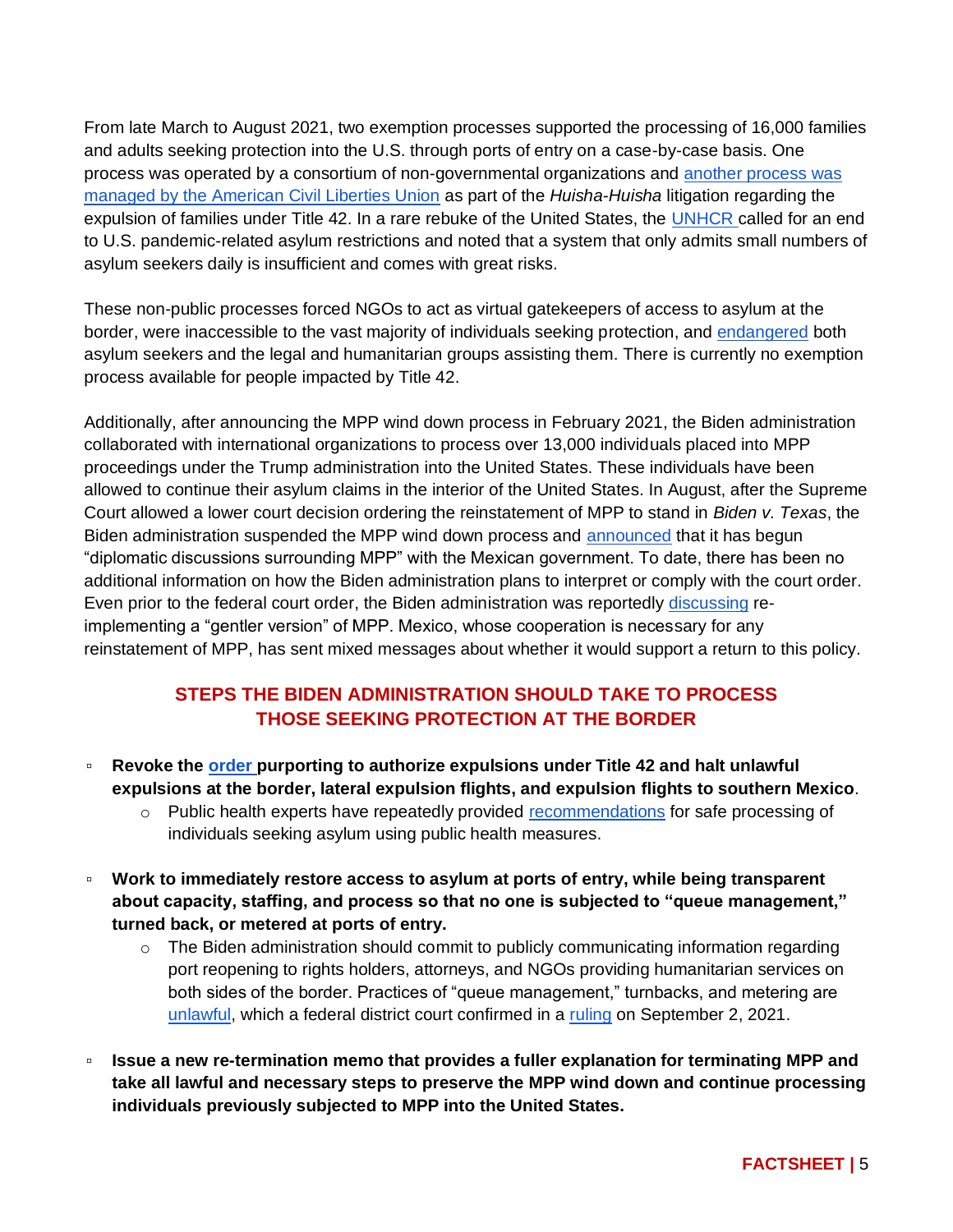- **Avoid any return to MPP or a future iteration of a MPP-style policy which would return individuals to danger in Mexico to await their U.S. immigration hearings under INA section 235(b)(2)(C) and violate U.S. asylum law.**
	- $\circ$  There is no way to execute MPP or an MPP-style policy in a humanitarian way or to eliminate the serious human rights and due process concerns that are inherent to such a policy.
- **Oppose policies that aim to deter or punish people for crossing the U.S. southern border to seek protection, which [violate](https://www.unhcr.org/en-us/3b66c2aa10) the 1951 Refugee Convention.**
- **Center protection concerns and respect for human rights and the rule of law in high level negotiations with Mexico.**
- **End any pressure on or agreements with other countries to harden or close their borders to people seeking protection.**

## **STEPS THE MEXICAN GOVERNMENT SHOULD TAKE TO ENSURE ACCESS TO PROTECTION**

- **Refuse to participate in MPP or any program that forces asylum seekers to wait in Mexico in order to access the U.S. asylum system as these programs violate due process and nonrefoulement obligations.**
- **Discontinue the acceptance of migrants expelled from the U.S. back to Mexico.**
- **Eliminate participation in Title 42 expulsion flights that violate the right to asylum guaranteed in domestic and international law and place asylum seekers in vulnerable situations.**
- **Eliminate the participation of the Mexican National Guard, Army, and Navy in migration enforcement throughout the country.**
- **Refrain from any use of force or violence against migrants.**
- **Refrain from arbitrarily detaining and deporting migrants without the opportunity to seek asylum and other protection.**
- **Strengthen the protection system to expedite refugee documentation, facilitating access to housing, work, health services, and education.**
	- o Open up additional *Comisión Mexicana de Ayuda a Refugiados* (COMAR) offices in Chiapas, Tabasco, Veracruz, Oaxaca, Jalisco, and in states along the northern border to improve access to asylum proceedings.
	- o Place COMAR personnel at ports of entry to conduct protection screening.
	- o Strengthen and expand the alternative to detention program *(Alternativa a Alojamiento*) to release asylum seekers from detention to continue with their legal procedures.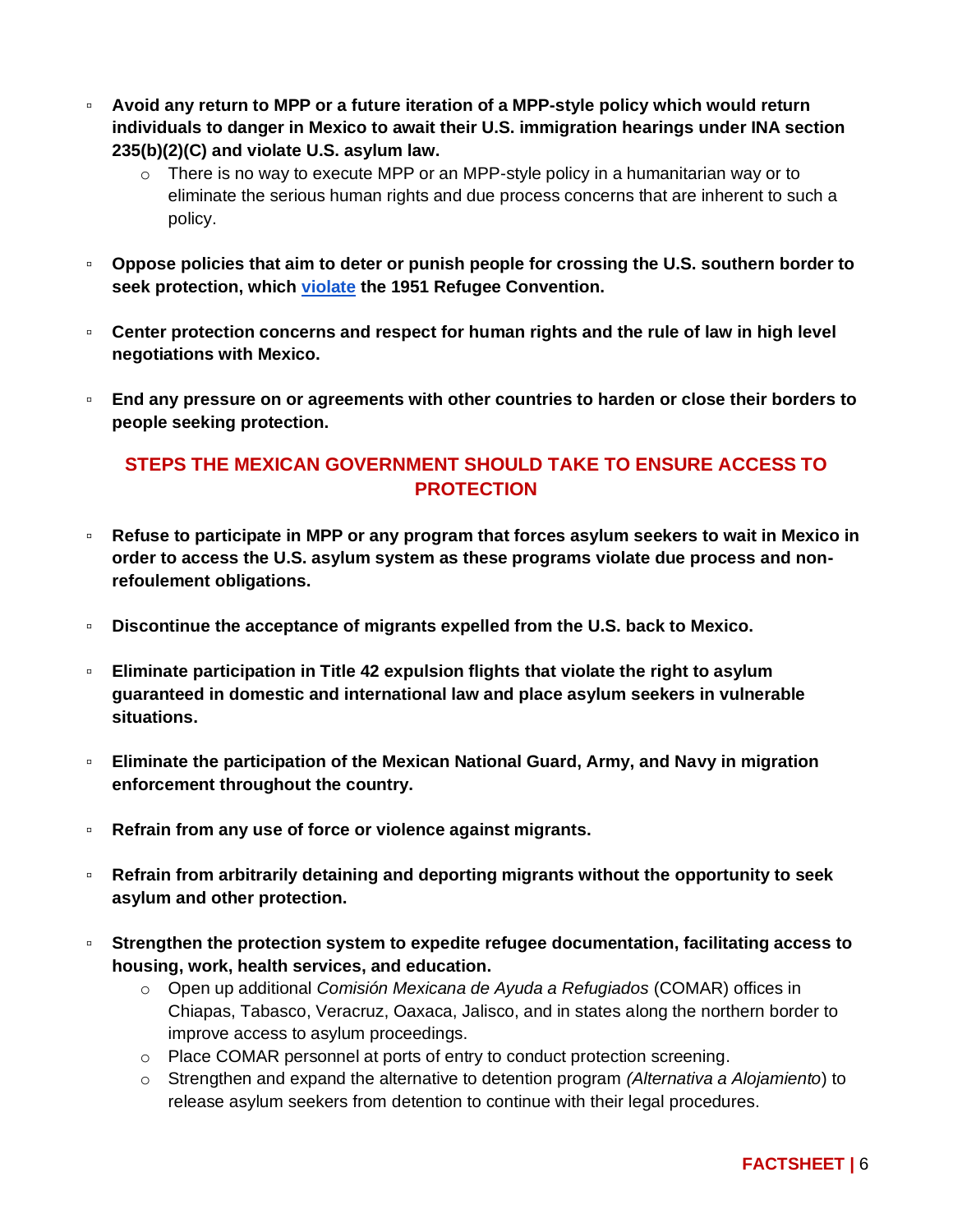- o Reform provisions in the Refugee Law that restrict access to asylum proceedings, such as the 30 day application limit and the restriction on mobility outside of the jurisdiction where the asylum application was presented.
- o Make Haitian Creole language interpreters available to Haitian asylum applicants in all COMAR proceedings.
- o Provide anti-Blackness bias and discrimination trainings to COMAR and INM agents.
- **Focus on programs that increase refugee integration in Mexico by strengthening shelter systems and humanitarian assistance in key states and expanding programs that relocate refugees to areas in Mexico with increased labor opportunities.**
	- o [Refrain](https://imumi.org/2021/09/02/gobierno-mexicano-necesita-implementar-solucion-para-la-proteccion-de-personas-migrantes-haitianas/) from establishing so-called ["humanitarian camps"](https://www.gob.mx/inm/prensa/busca-inm-suma-de-esfuerzos-para-instalar-campamento-humanitario-a-favor-de-personas-migrantes-haitianas-en-chiapas) in Chiapas for migrants, including Haitian migrants, as was announced by INM on September 1, 2021.